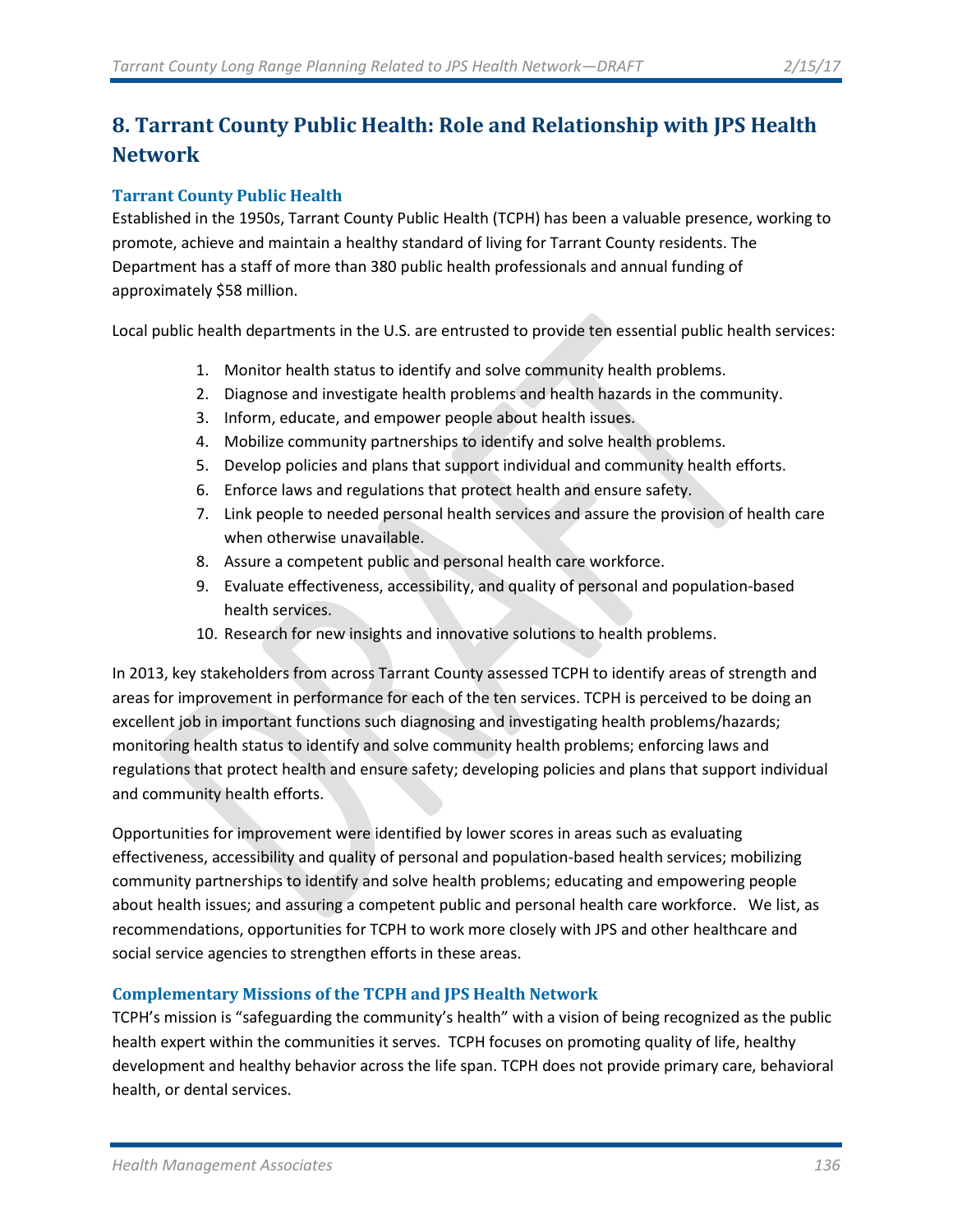The JPS Health Network has a mission of "transforming healthcare delivery for the communities we serve," and strives to be a leader in improving the patient and family experience, improving the quality and outcomes of population health, and improving access to care. JPS provides primary care, behavioral health, dental care, specialty and tertiary care.

While the missions are different, they are complementary and share the goal of having a healthy community. TCPH is focused primarily on promoting and safeguarding the health of the public – all residents of the county. JPS is focused primarily on health care delivery, with public funds subsidizing care for low-income populations. There are numerous opportunities for synergy, and the two organizations currently work together in several areas – collaboration to ensure timely and accurate reporting of notifiable diseases, partnerships to control communicable diseases such as TB, and classes to support self-management of chronic conditions such as diabetes. Bi-directional referrals between the organizations creates synergy, for example, TCPH's Freedom from Smoking classes and JPS' nicotine replacement therapy are complementary. The two organizations also work together to advocate for selected health policy issues.

To fundamentally improve community health, a broad collaborative infrastructure is required. Such an infrastructure typically starts with one or more anchor organizations – often a public health department and non-profit hospital – that bring in others over time to achieve success in galvanizing communities, citizens, businesses, schools and others to pay more attention to community health and work collectively on improvements.

The following are recommendations for consideration by TCPH and JPS Health Network to achieve a closer working relationship to benefit of the residents of Tarrant County:

#### *1-Create a Formal Process for Collaboration*

Create a formal process to ensure that strategic initiatives, organizational priorities and campaigns are communicated in the idea generation or early planning phases to enable TCPH and JPS to engage in collaborative planning to address health issues of vulnerable populations. We recommend that JPS and TCPH also attend selected strategic planning staff meetings of the other organization.

We believe a formal process at the highest levels of the organization is needed to develop a strategic partnership, and to speak in a unified voice. We suggest an approach that ensures staff at both organizations become more familiar with each other's services, and take the time to regularly and intentionally identify opportunities for synergy and programmatic collaboration. For example, TCPH partnering in JPS School-Based Health Centers to focus on prevention; TCPH Public Health's Nurse-Family Partnership linkage with JPS around healthy pregnancy and infancy; TCPH/JPS partnership to ensure higher rates of immunization for the aging population – flu, pneumonia, shingles vaccines; TCPH/JPS partnership to ensure front line staff at both organizations are aware of respective services and make appropriate referrals across the agencies.

#### *2- Work Together to Sustain Priority DSRIP Initiatives*

The Region 10 Regional Healthcare Partnership (RHP) is the result of a shared commitment by the Region's providers to a community-oriented, Regional health care delivery system. The Region's Delivery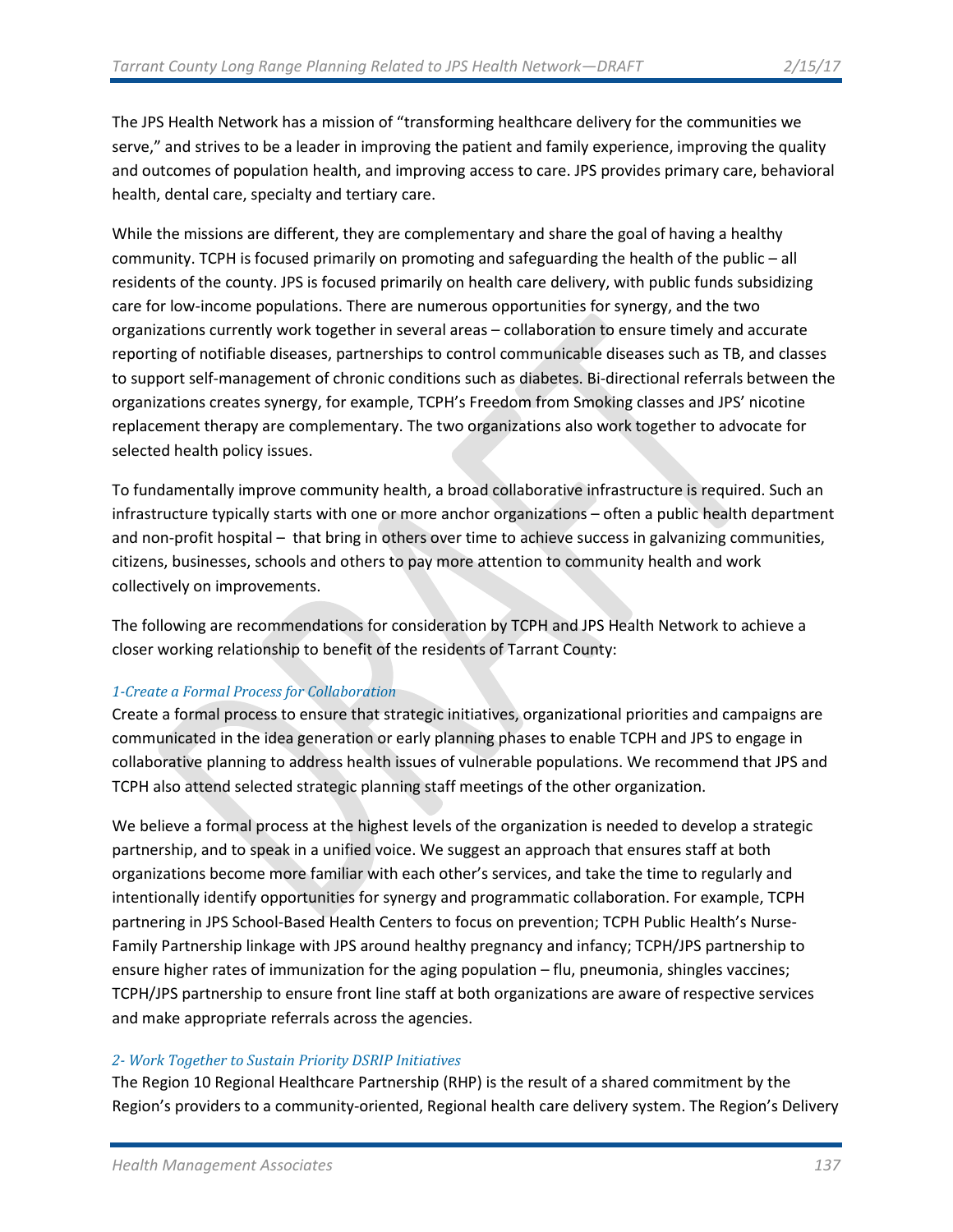System Reform Incentive Payment (DSRIP) program is the blueprint for improved individual and population health at a lower cost.

JPS is the anchor for the Regional DSRIP program and also a participant with 27 active DSRIP projects that include improving access to care, integration of primary care and behavioral health, disease specific projects, and coordination with other regional providers. In Demonstration Year (DY) 2- 5 (starting in 2011), JPS' estimated DSRIP funds totaled \$465 million

As a qualified provider, TCPH participates in the DSRIP Program and received approximately \$38M for DY 2-5 for their projects. The funding supported Health Information Exchange in RHP 10; expansion of TB clinic hours; implementation of evidence-based strategies to reduce low-birth weight in three Tarrant County hospitals; efforts to reduce STD rates; disease self-management; TB medication/treatment; tobacco cessation efforts.

JPS should work with the TCPH and others to prioritize the most meaningful initiatives to sustain and begin to transfer them into standard operating and capital budgets.

#### *3-Work Together to Support Health Policy Focused on Prevention and Social Determinants of Health*

In our conversation with stakeholders, focus groups and community forums, an emphasis was placed on the role of JPS in prevention and the social determinants of health. Social determinants of health refer to the highly interconnected social and economic factors that affect health. As the population grows, stakeholders recognize that in addition to building more capacity for health care services, JPS should work with TCPH to increase efforts to prevent disease and address those things that raise the community standard of living such as education, jobs, transportation, access to healthy food, safe housing, etc.

While we recognize JPS' mission is about healthcare delivery, we also suggest that JPS has a role in reducing longer-term avoidable demand for their services not only through preventive screening and early intervention, but also by using their influence. For example, TCPH is working on "Tobacco 21", an effort that seeks to raise the age at which one can legally purchase tobacco products. If JPS were to join this effort, bringing patient stories, speaking to the long-term costs of smoking, the credibility and the likelihood of success of this effort may increase. So too, working on policy issues related to other sectors of the economy that address the social determinants of health referenced above.

### *4- Work Together to Mobilize Community Partnerships to Address Particular Health Issues and/or Close Health Service Gaps*

More and more public health departments are taking on the role of convener of non-profit hospitals and other safety net providers; health departments and their sponsoring county or city governments are viewed as a neutral entity serving as an honest broker among competitors aiming to adopt health care policies and programs to meet community health goals. We know that competitors can be collaborators toward a common goal; several non-profit hospitals in a limited geography interact with the same population base, are faced with similar issues, and could be more effective and efficient when working with one another toward the same goals.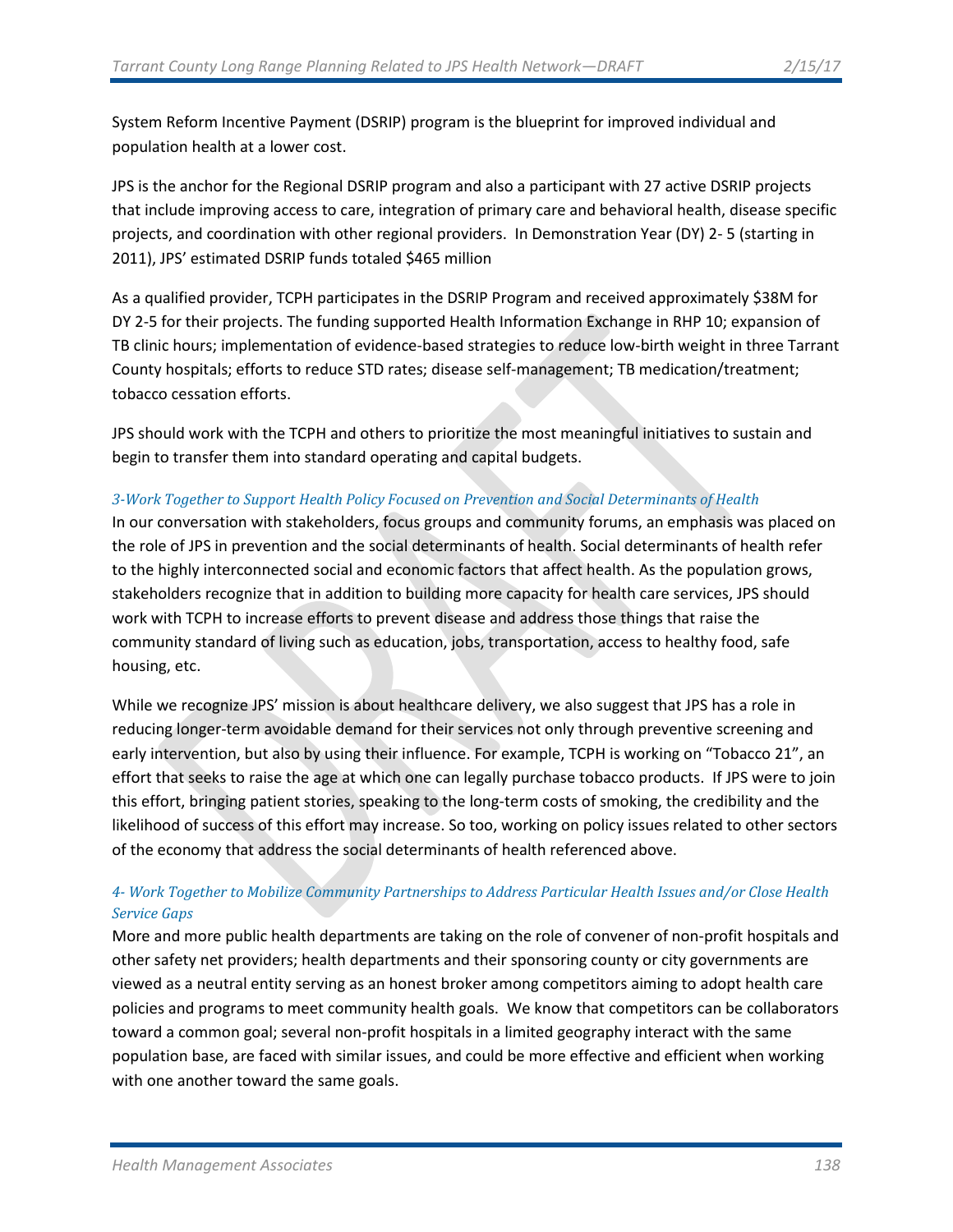TCPH serves as such a convener, working to move non-profit hospitals toward collaboration in the development of Community Health Needs Assessments that are required by IRS regulations for nonprofit status hospitals; Tarrant County non-profit hospitals are required to regularly undertake these assessments. There is a similar requirement that non-profit hospitals develop a Community Health Improvement Plan based on their assessment findings, and actually implement the plan as a "community benefit." Currently, for the most part, the hospitals in Tarrant County develop and implement these plans in isolation; this is an opportunity.

Once the trust and commitment of the members develop, partners can begin working toward the development of common priorities, collaborative strategies and plans, and perhaps even the pooling of resources to target particular health issues or meet gaps in services in the safety net, e.g., premature birth, dental services, etc. Others, such as health plans and businesses, will ultimately benefit and will need to be brought to the table to engage and contribute financially as appropriate.

Successful public health and hospital partnerships often leverage the anchor model to adopt collaborative Community Health Improvement Plans. JPS serves as the anchor in Region 10's DSRIP initiative and could serve as a partner with the TCPH to bring along other non-profit hospitals in a collaborative planning process for "community benefit" over time.

TCPH could serve not only as convener, but as community health strategist, bringing critical skills to help ensure success such as: stakeholder engagement, community health planning, fundraising, program implementation, project management and evaluation.

# *5- Expand Evidence-based Community Programming to Prevent Disease and Injury, and Manage Chronic Conditions*

TCPH and JPS work together to implement some programs to prevent disease and injury, and engage, teach and empower groups of individuals with chronic conditions to manage their conditions. For example, one or both of the organizations have implemented evidence-based tobacco cessation programs, fall prevention programs for the elderly, and chronic disease management programs. These programs are sometimes implemented in collaboration with community-based health and social service organizations.

These programs require trained facilitators and standardized materials. TCPH and JPS could expand their training of trainers from communities that bear the greatest health disparities, extending their reach and building capacity for culturally appropriate, effective prevention and disease management programming.

#### *6- Continue to Consider Existing Facilities for Potential Service Expansion Sites*

Currently, JPS and TCPH share space to conduct self-management support workshops, discussed above, but continued exploration of facility sharing and/or jointly planning new locations could potentially further the reach of one or both organizations in the community. The maps below depict a total of 50 sites between the two organizations: TCPH's seven public health locations, and nine WIC only clinics; JPS' 14 medical homes, and 20 school-based health centers. Could JPS have a walk-in clinic at a public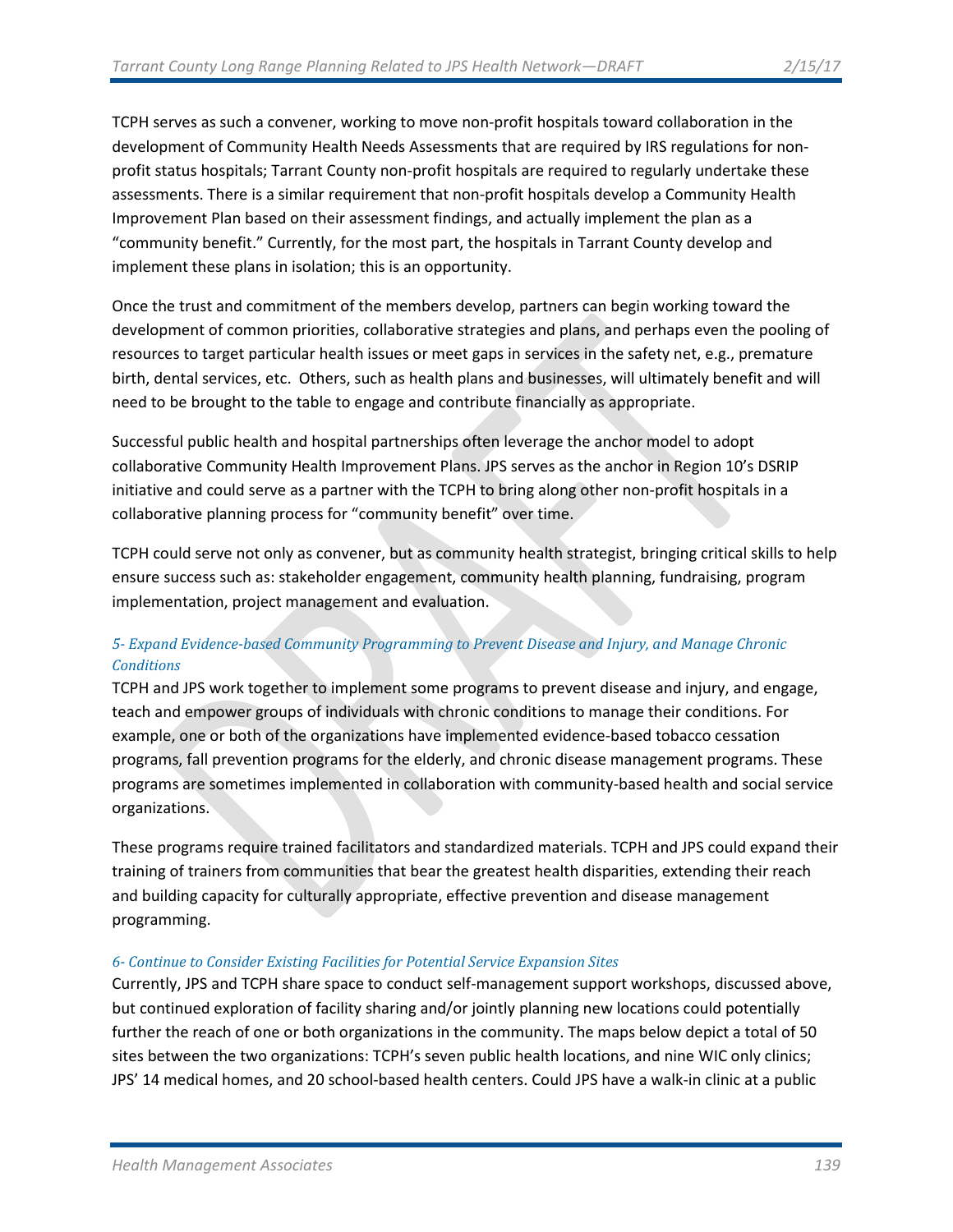health location in communities they do not currently serve? Could TCPH use the JPS school-based clinics as a base for prevention work in the schools?

We recommend that the firm conducting the Long Range Facilities Planning, the Cumming Corporation, include TCPH sites and services in their ambulatory network review.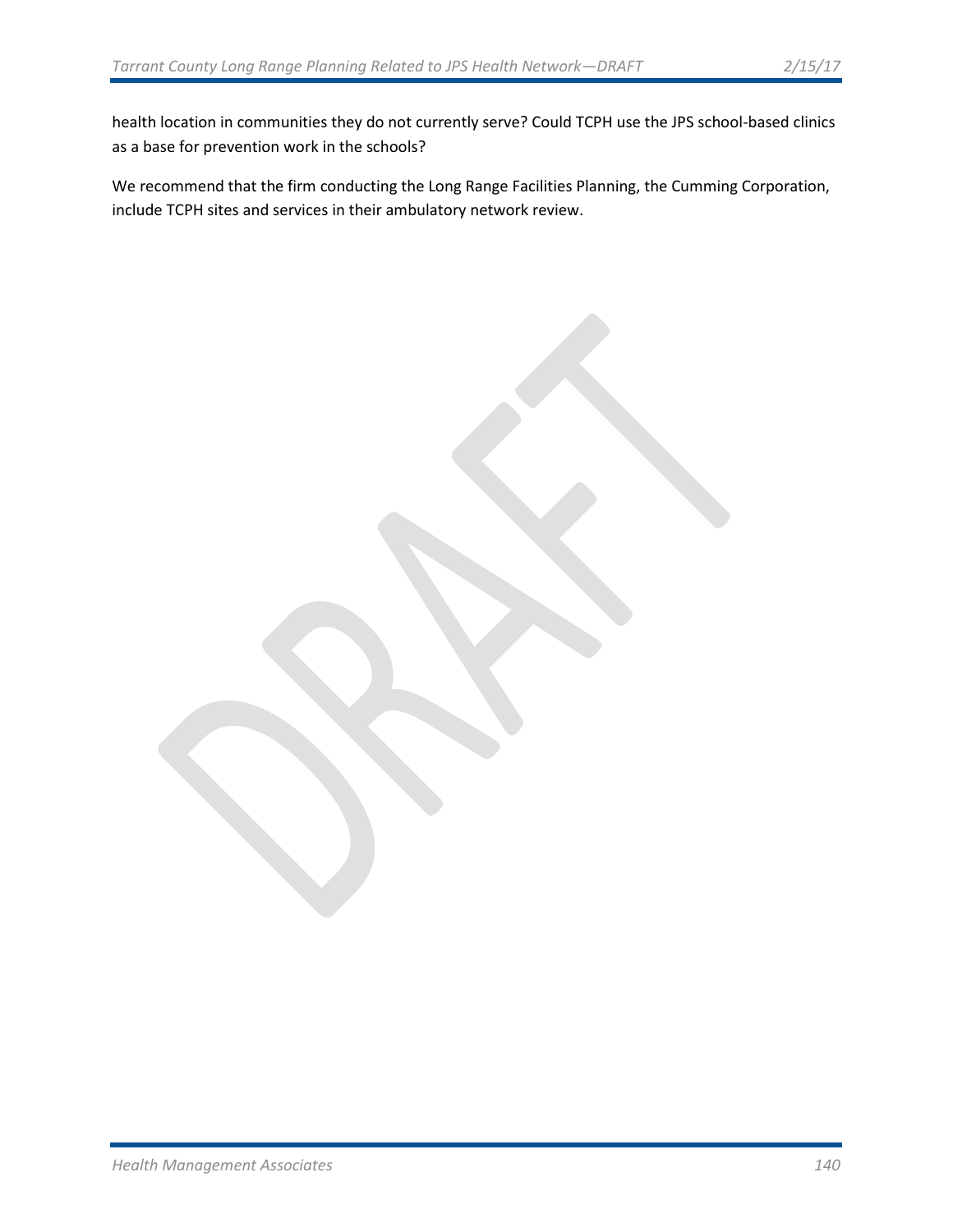

# **Map 10 Tarrant County Provider Locations by Type: Tarrant County Public Health Locations and WIC Only Clinics**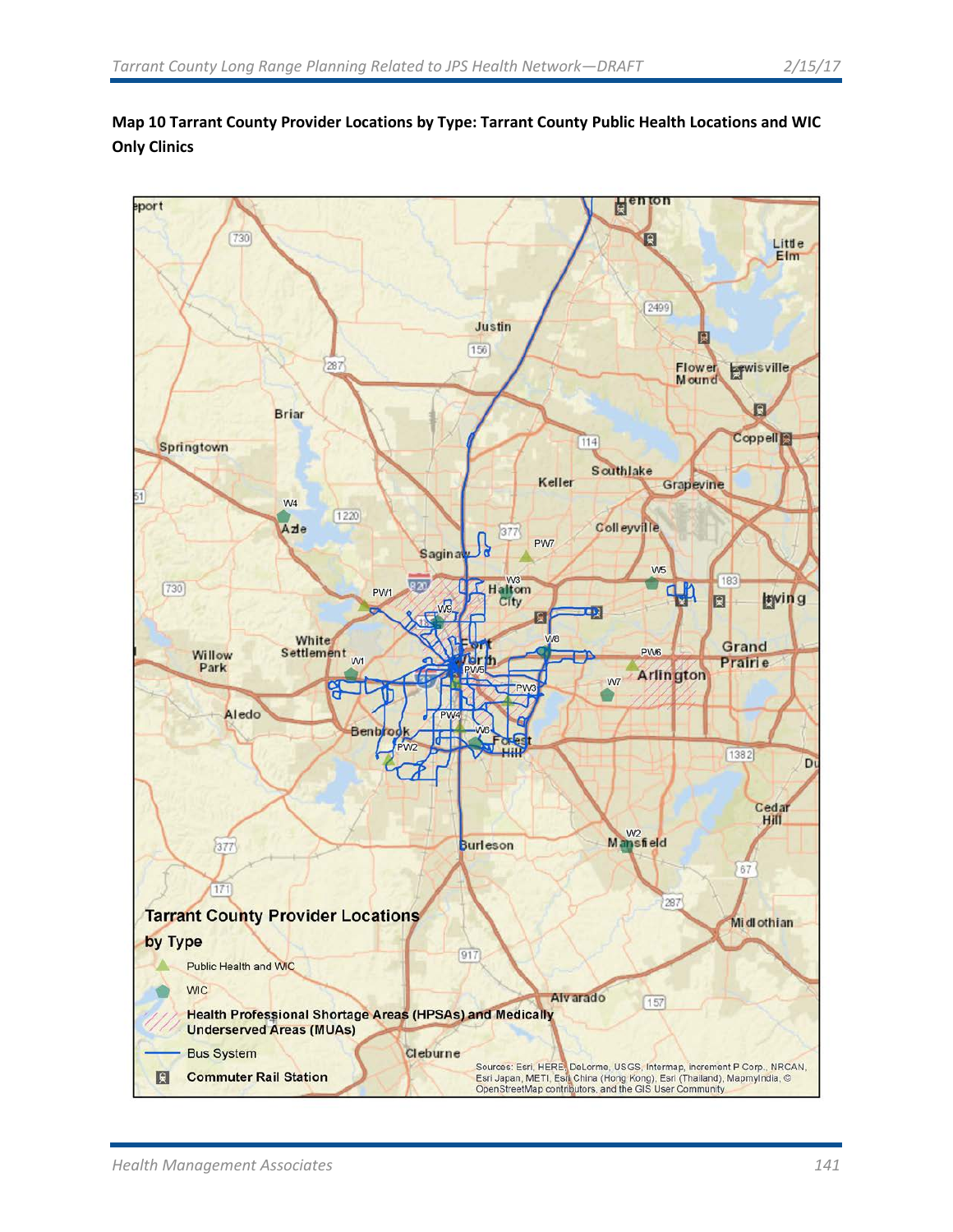

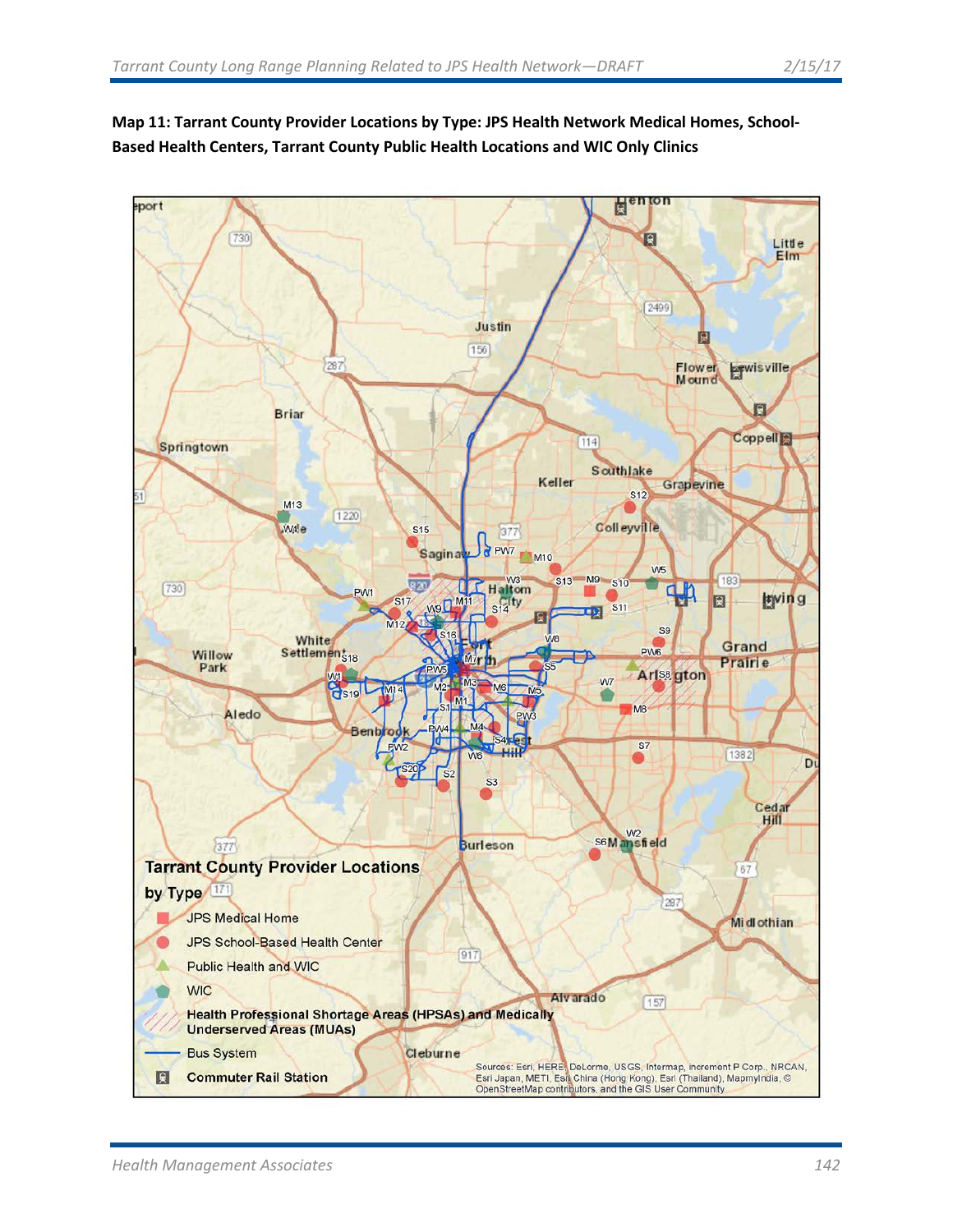| <b>Site Name</b>                    | <b>Street / City</b>       | <b>Type</b>                    | <b>Label</b>    |
|-------------------------------------|----------------------------|--------------------------------|-----------------|
| <b>School-Based Health Center -</b> | 2115 Hemphill Street /     | <b>JPS School-Based Health</b> | S <sub>1</sub>  |
| <b>Southside</b>                    | Fort Worth                 | Center                         |                 |
|                                     |                            |                                |                 |
| <b>School-Based Health Center -</b> | 1320 W. Everman            | <b>JPS School-Based Health</b> | S <sub>2</sub>  |
| <b>Crowley</b>                      | Parkway / Fort Worth       | Center                         |                 |
| <b>School-Based Health Center -</b> | 600 Townley Drive /        | <b>JPS School-Based Health</b> | S <sub>3</sub>  |
| Everman                             | Everman                    | Center                         |                 |
| <b>School-Based Health Center -</b> | 3250 Pecos Street / Fort   | JPS School-Based Health        | S <sub>4</sub>  |
| <b>Forest Oak</b>                   | Worth                      | Center                         |                 |
| <b>School-Based Health Center -</b> | 5900 Yosemite Drive /      | <b>JPS School-Based Health</b> | S <sub>5</sub>  |
| <b>Eastern Hills</b>                | Fort Worth                 | Center                         |                 |
| <b>School-Based Health Center -</b> | 901 W. Broad Street /      | JPS School-Based Health        | S <sub>6</sub>  |
| <b>Mansfield</b>                    | Mansfield                  | Center                         |                 |
| <b>School-Based Health Center -</b> | 600 S.E. Green Oaks Blvd / | <b>JPS School-Based Health</b> | <b>S7</b>       |
| <b>Ferguson</b>                     | Arlington                  | Center                         |                 |
| <b>School-Based Health Center -</b> | 600 New York Avenue /      | JPS School-Based Health        | S <sub>8</sub>  |
| <b>Central</b>                      | Arlington                  | Center                         |                 |
| <b>School-Based Health Center -</b> | 1850 Brown Blvd /          | <b>JPS School-Based Health</b> | <b>S9</b>       |
| <b>Nichols</b>                      | Arlington                  | Center                         |                 |
| <b>School-Based Health Center -</b> | 3115 W. Pipeline Road /    | JPS School-Based Health        | <b>S10</b>      |
| Georgia Kidwell                     | <b>Eueless</b>             | Center                         |                 |
| <b>School-Based Health Center -</b> | 3115 W. Pipeline Road /    | <b>JPS School-Based Health</b> | S <sub>11</sub> |
| <b>HEB</b>                          | <b>Euless</b>              | Center                         |                 |
| <b>School-Based Health Center -</b> | 3050 Timberline Drive /    | JPS School-Based Health        | <b>S12</b>      |
| Grapevine/Colleyville               | Grapevine                  | Center                         |                 |
| <b>School-Based Health Center -</b> | 8200 OBrian Way / North    | <b>JPS School-Based Health</b> | <b>S13</b>      |
| <b>Birdville</b>                    | <b>Richland Hills</b>      | Center                         |                 |
| <b>School-Based Health Center -</b> | 2807 Layton Avenue / Fort  | JPS School-Based Health        | <b>S14</b>      |
| <b>Haltom City</b>                  | Worth                      | Center                         |                 |
| <b>School-Based Health Center -</b> | 1029 N. Saginaw Blvd /     | <b>JPS School-Based Health</b> | <b>S15</b>      |
| <b>Eagle Mountain-Saginaw</b>       | Saginaw                    | Center                         |                 |
| <b>School-Based Health Center -</b> | 2011 Prospect Avenue /     | <b>JPS School-Based Health</b> | <b>S16</b>      |
| <b>Northside</b>                    | Fort Worth                 | Center                         |                 |
| <b>School-Based Health Center -</b> | 5300 Buchanan Road /       | <b>JPS School-Based Health</b> | <b>S17</b>      |
| <b>Castleberry - Lake Worth</b>     | Fort Worth                 | Center                         |                 |
| <b>School-Based Health Center -</b> | 8301 Downe Drive / White   | JPS School-Based Health        | <b>S18</b>      |
| <b>White Settlement</b>             | Settlement                 | Center                         |                 |
| <b>School-Based Health Center -</b> | 8376 Mojave Trail / Fort   | <b>JPS School-Based Health</b> | <b>S19</b>      |
| <b>Western Hills</b>                | Worth                      | Center                         |                 |
| <b>School-Based Health Center -</b> | 4640 Sycamore School       | JPS School-Based Health        | <b>S20</b>      |
| Chapel Hill Acad.                   | Road / Fort Worth          | Center                         |                 |
| <b>John Peter Smith Hospital</b>    | 1500 S. Main Street / Fort | <b>JPS Medical Home</b>        | M1              |
|                                     | Worth                      |                                |                 |
| <b>Professional Office Complex</b>  | 1400 S. Main Street / Fort | <b>JPS Medical Home</b>        | M <sub>2</sub>  |
|                                     | Worth                      |                                |                 |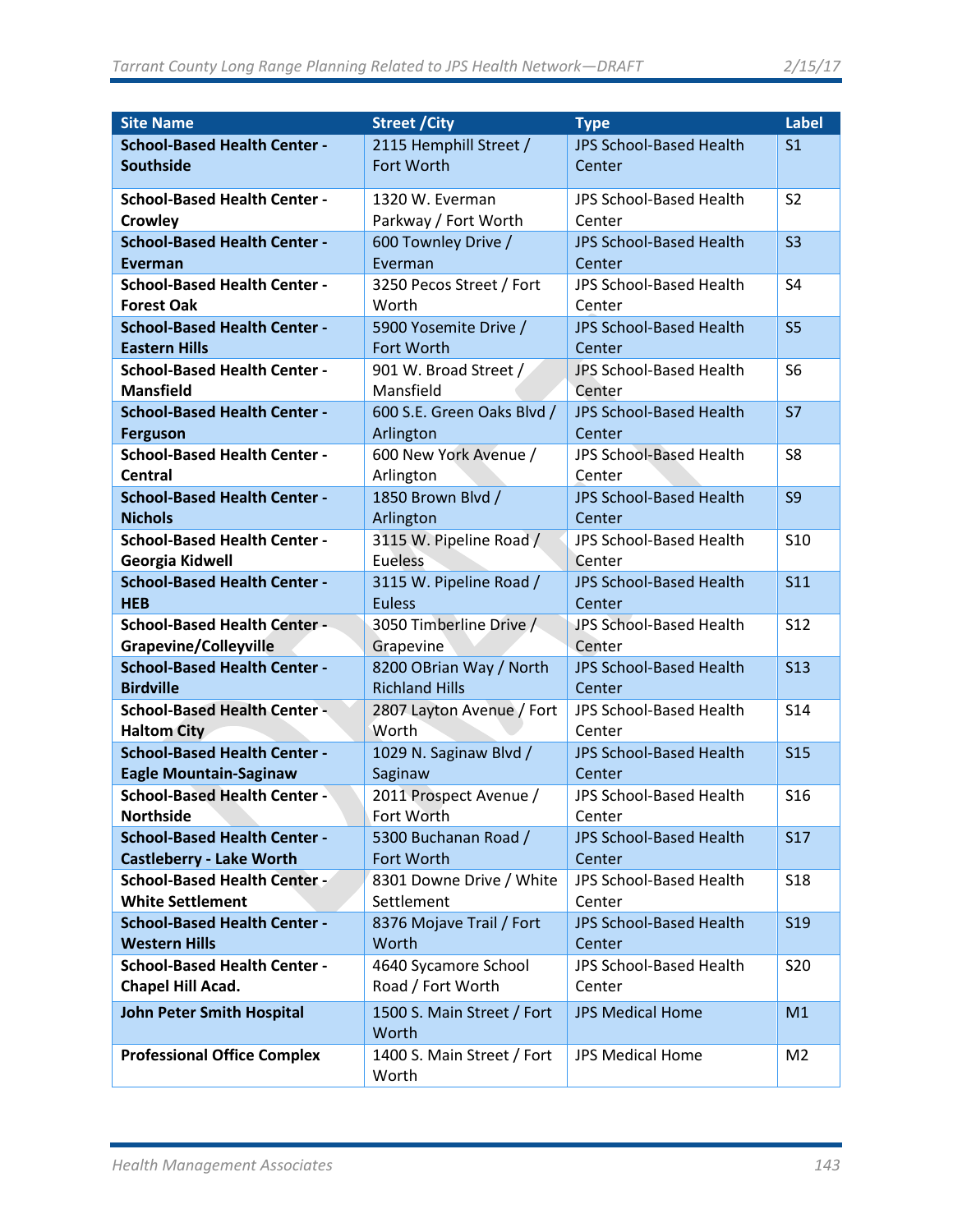| <b>Health Center for Women - Fort</b><br><b>Worth</b>      | 1201 S. Main Street / Fort<br>Worth         | <b>JPS Medical Home</b>      | M <sub>3</sub>  |
|------------------------------------------------------------|---------------------------------------------|------------------------------|-----------------|
| <b>Health Center - South Campus</b>                        | 2500 Circle Drive / Fort<br>Worth           | <b>JPS Medical Home</b>      | M4              |
| <b>Health Center Stop Six/ Walter</b><br><b>B. Barbour</b> | 3301 Stalcup Road / Fort<br>Worth           | <b>JPS Medical Home</b>      | M <sub>5</sub>  |
| <b>Health Center - Polytechnic</b>                         | 1650 S. Beach / Fort<br>Worth               | <b>JPS Medical Home</b>      | M <sub>6</sub>  |
| <b>Health Center - Cypress</b>                             | 1350 E. Lancaster / Fort<br>Worth           | <b>JPS Medical Home</b>      | M7              |
| <b>Medical Home Southeast</b><br><b>Tarrant</b>            | 1050 W. Arkansas Lane /<br>Arlington        | <b>JPS Medical Home</b>      | M <sub>8</sub>  |
| <b>Health Center - Northeast</b>                           | 837 Brown Trail / Bedford                   | <b>JPS Medical Home</b>      | M <sub>9</sub>  |
| <b>Health Center - Gertrude</b><br>Tarpley/Watauga         | 6601 Watauga Road /<br>Watauga              | <b>JPS Medical Home</b>      | M10             |
| <b>Health Center - Diamond Hill</b>                        | 3308 Deen Road / Fort<br>Worth              | <b>JPS Medical Home</b>      | M11             |
| <b>Health Center for Women &amp;</b><br><b>Children NW</b> | 2200 Ephriham Avenue /<br>Fort Worth        | JPS Medical Home             | M12             |
| <b>Health Center - Northwest/Iona</b><br><b>Reed</b>       | 401 Stribling Drive / Fort<br>Worth         | <b>JPS Medical Home</b>      | M13             |
| Health Center - Viola M.<br>Pitts/Como                     | 4701 Bryant Irvin Road N /<br>Fort Worth    | <b>JPS Medical Home</b>      | M14             |
| <b>White Settlement</b>                                    | 1638 S. Cherry Lane / Fort<br>Worth         | <b>WIC</b>                   | W1              |
| <b>Mansfield</b>                                           | 1585 E. Broad St /<br>Mansfield             | <b>WIC</b>                   | W <sub>2</sub>  |
| <b>Haltom City</b>                                         | 4113 Denton Highway /<br><b>Haltom City</b> | <b>WIC</b>                   | W <sub>3</sub>  |
| <b>Azle</b>                                                | 401 Stribling Drive / Azle                  | <b>WIC</b>                   | W4              |
| <b>Euless</b>                                              | 417 W. Euless Blvd / Eules                  | <b>WIC</b>                   | W <sub>5</sub>  |
| <b>Resource Connection</b>                                 | 1500 Circle Drive / Fort<br>Worth           | <b>WIC</b>                   | W <sub>6</sub>  |
| Pantego                                                    | 2208 W. Parkrow Drive /<br>Pantego          | <b>WIC</b>                   | W7              |
| <b>Eastside</b>                                            | 1100 Bridgewood Drive /<br><b>WIC</b>       | <b>WIC</b>                   | W8              |
| <b>Fiesta Plaza</b>                                        | 245 N.E. 28th St / Fort<br>Worth            | <b>WIC</b>                   | W <sub>9</sub>  |
| <b>Northwest Public Health Center</b>                      | 3800 Adam Grubb / Lake<br>Worth             | Public Health and WIC        | PW1             |
| <b>Southwest Public Health Center</b>                      | 6551 Granbury Road /<br>Fort Worth          | <b>Public Health and WIC</b> | PW <sub>2</sub> |
| <b>Bagsby-Williams Public Health</b><br><b>Center</b>      | 3212 Miller Avenue / Fort<br>Worth          | Public Health and WIC        | PW <sub>3</sub> |
| LaGran Plaza Mall Public Health<br><b>Center</b>           | 4200 S. Freeway / Fort<br>Worth             | <b>Public Health and WIC</b> | PW4             |